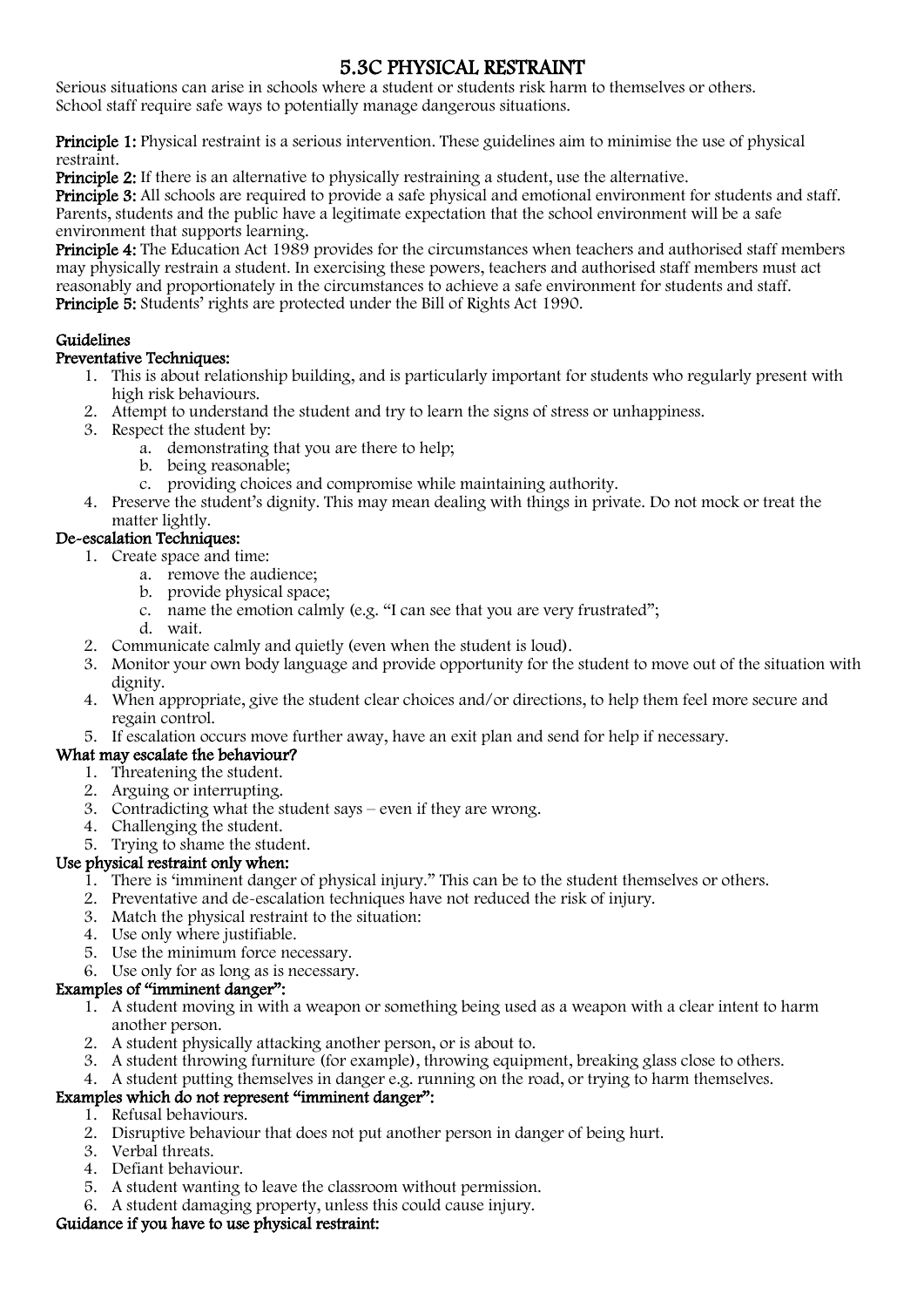- 1. Ideally, physical restraint should only be used by staff trained in its safe use, and trained in emergency first aid.
- 2. If there is no one with training nearby, and you feel you can use physical restraint safely both for yourself and the student – use your judgement and intervene.
- 3. If you do not have the skills or confidence, remove the other students and call for help.
- 4. Call the police when a student cannot be managed safely and the imminent danger to students, staff or themselves remains after all alternatives have been explored.

#### Do not use these restraints:

- 1. Any restraint that inhibits breathing.
- 2. Any restraint that inhibits speaking or the main method of communication e.g. sign language if this is the student's main method to communicate.
- 3. Prone (face-down) physical restraint.
- 4. Pressure points and pain holds.
- 5. Tackling, sitting, lying or kneeling on a student.
- 6. Pressure on the chest or neck.
- 7. Hyperextension (bending back) of joints.
- 8. Headlocks.
- 9. Using force to take/drag a student, who is resisting, to another location.
- 10. Restraint when moving a student from one place to another trying to get them into a van or taxi, for example – when they are in an escalated state, as this may escalate them further.

#### Monitoring:

- 1. Monitor continuously while applying the restraint, and stop as soon as the danger has passed.
- 2. Monitor the staff member and student for the rest of the school day. Watch for shock, unnoticed injuries and delayed effects, physical or psychological.

#### Contact Parents:

1. Contact parents or caregivers on the same day, as soon as possible after the incident, so they can monitor their child's wellbeing at home. The principal may do this on your behalf.

#### On the same day:

- 1. Fill out a Physical Restraint Incident Report, discuss this with the Principal, and file a copy with the Principal.
- 2. The Principal is to contact the parents.

#### Within two school days of the incident:

- 1. Hold a formal staff debriefing of the incident. Involve any Ministry of Education or RTLB practitioners if they are part of the student's team. Involve the Police if they were called to the incident.
- 2. Hold a formal debriefing with the Parents (or caregivers) and the student.
- 3. The principal is to decide if the Ministry of Education need to be advised and asked for support and assistance.

#### Individual Behaviour Plan:

1. If the student is on an Individual Behaviour Plan, or it is felt that one is required, then arrange a meeting with all stakeholders to attend to this, as soon as possible.

#### Complaint:

- 1. If any student, parent or caregiver is dissatisfied with the way an incident has been handled, they are encouraged to follow the school's complaints procedure.
- 2. This is on display on the school's website and is available upon enquiry at the office.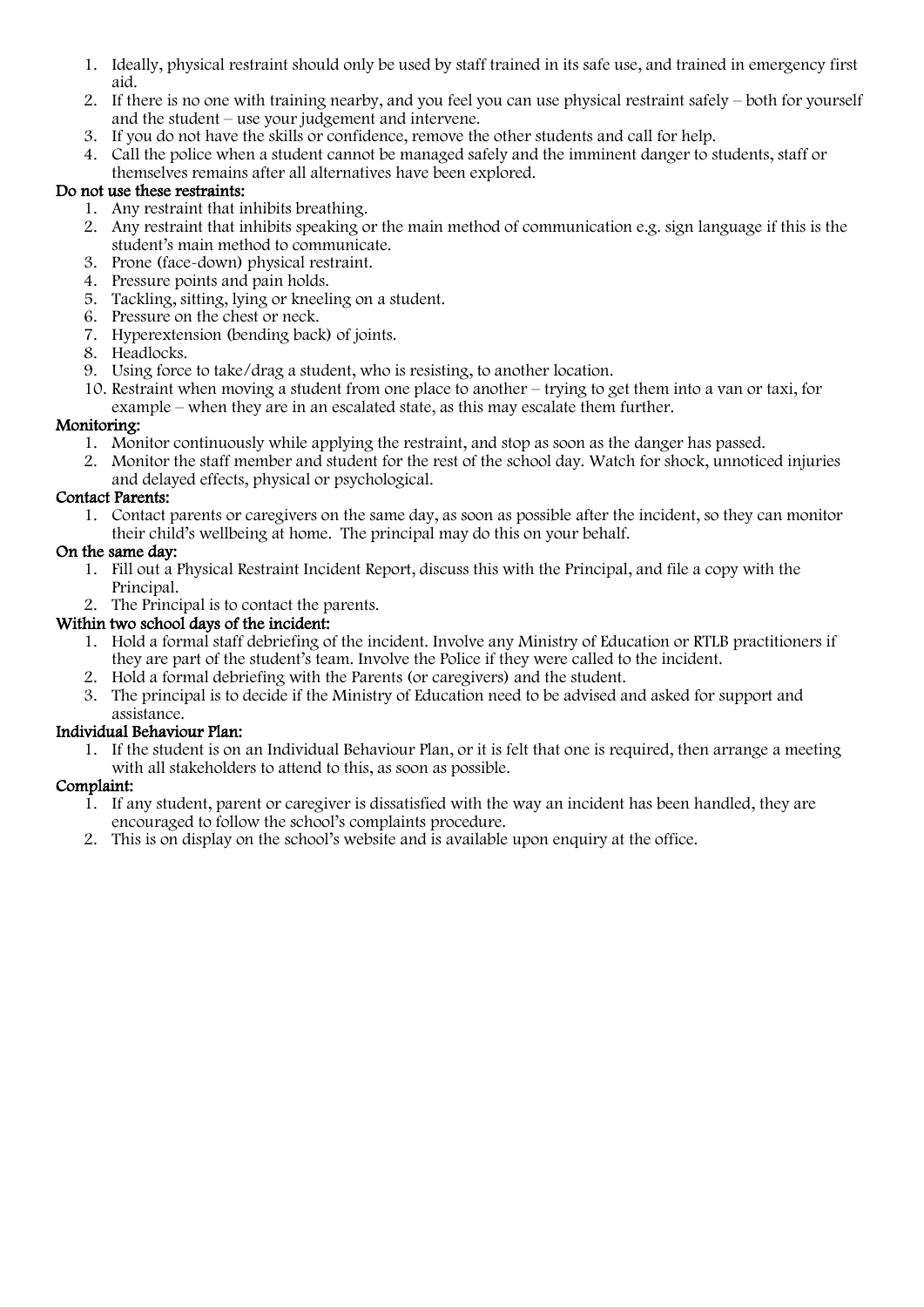## 5.3Ci REPORTING TEMPLATES FOR PHYSICAL RESTRAINT

| Behaviour directed at                                        |  |
|--------------------------------------------------------------|--|
| Staff member - name                                          |  |
| Student - name                                               |  |
| Self - describe how<br>they intended self-<br>harm           |  |
| Property – describe<br>potential injury to self<br>or others |  |

| Reason restraint was considered necessary                |  |  |
|----------------------------------------------------------|--|--|
| Imminent danger,<br>serious risk of injury -<br>describe |  |  |
| Actual injury -<br>describe and attach<br>injury form    |  |  |

Please turn over and complete the reflection section.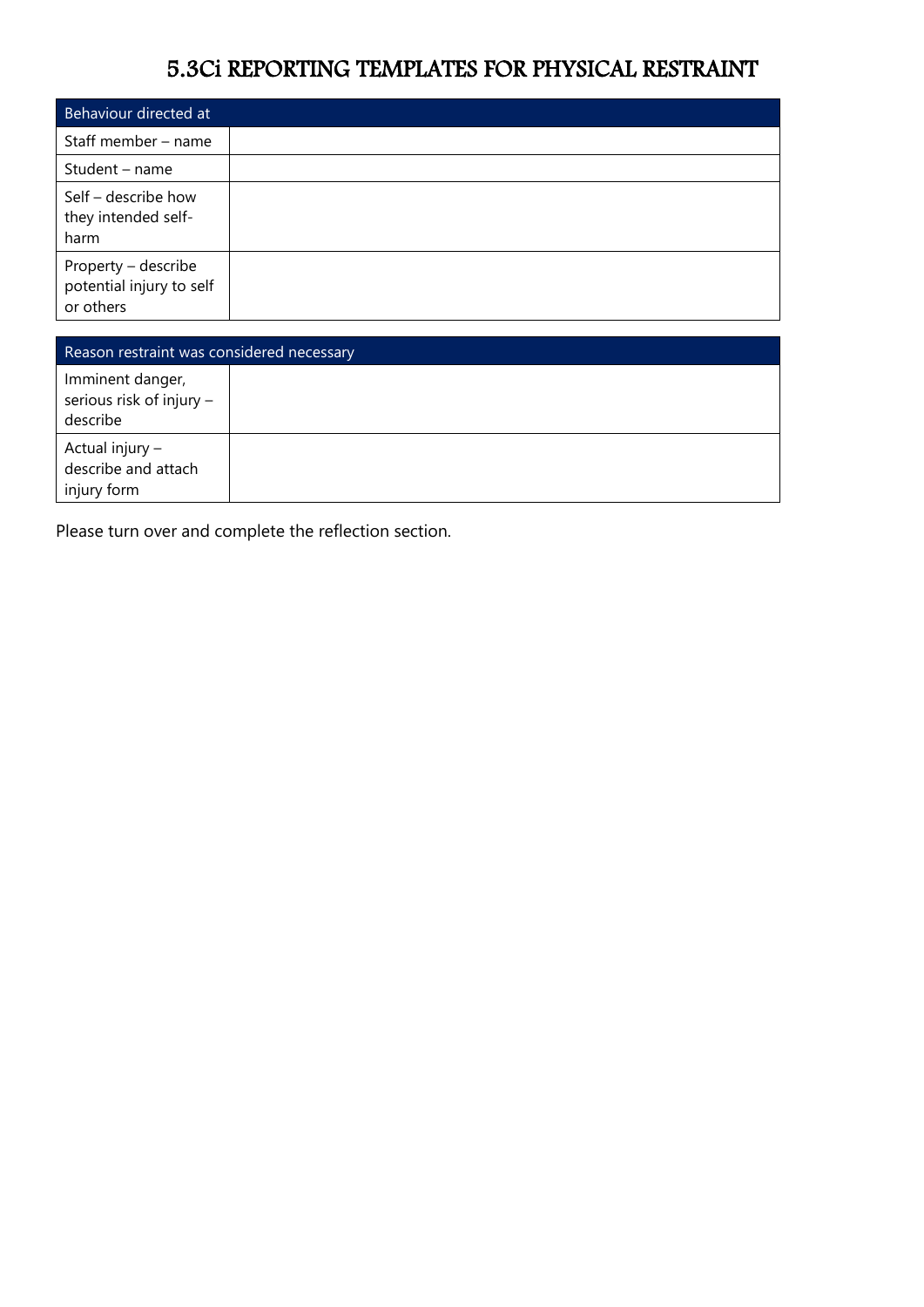## **Reflection**

## **Events leading to the incident**

Describe what was happening before the behaviour started to escalate. What was the student doing? What do you think might have triggered the behaviour? How were other students reacting to the student?

## **Behaviour of the student**

What did you notice about the student's behaviour that alerted you that they were struggling to cope? Think about the way they looked, for example facial expressions, physical signs, language.

## **What did you try before the restraint?**

Describe the alternative techniques and interventions tried to prevent the emergency, including a description of the de-escalation strategies you used. What was the response from the student?

## **The restraint method used**

Describe the nature of the physical restraint. Include the type of hold and number of people required.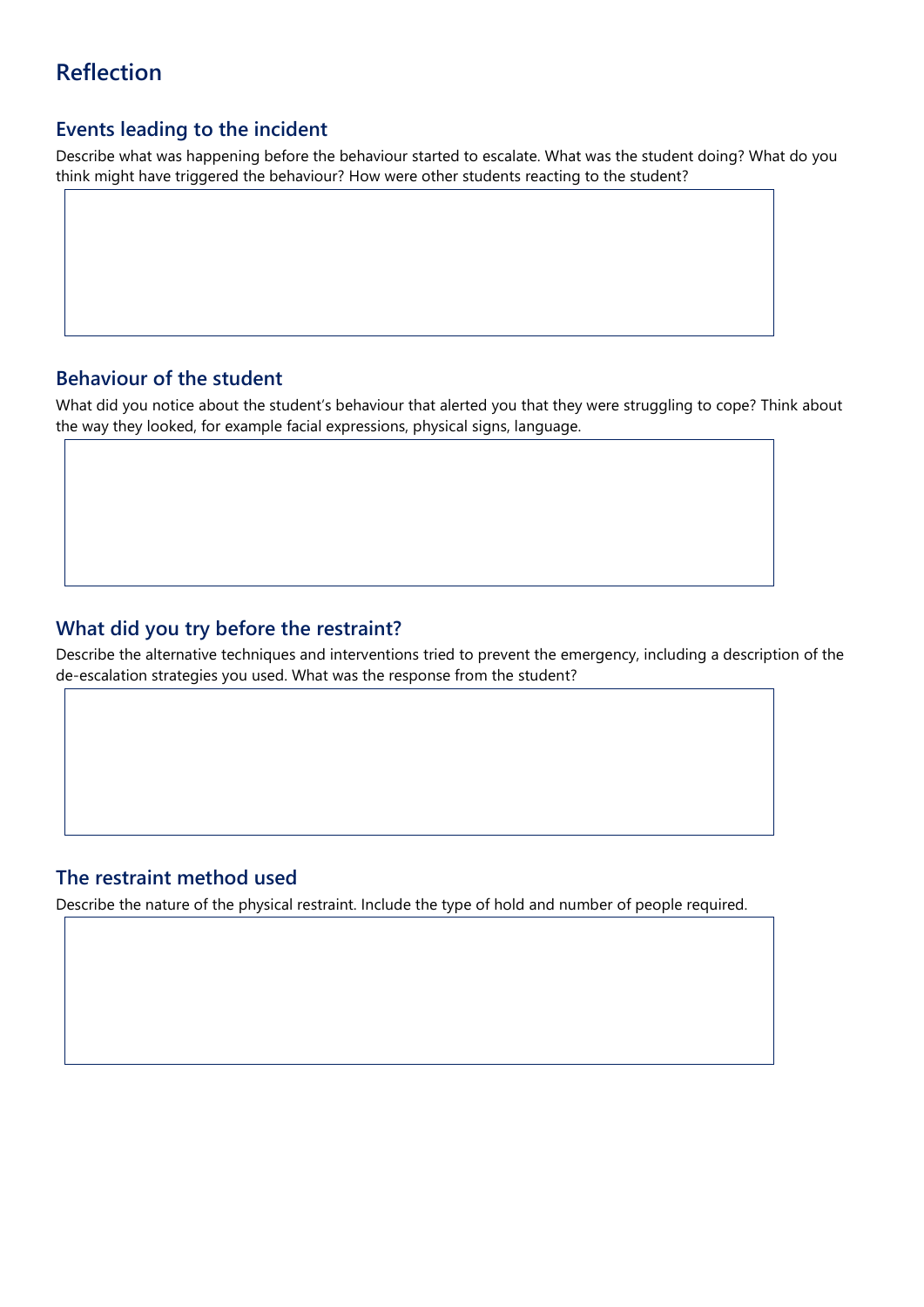## **Monitoring**

Describe how the student's physical and emotional distress was monitored while they were restrained.

## **After the restraint ended**

Describe the mood of the student following the restraint. What help and support were they offered?

## **If there's a next time**

What could be done differently in the future to prevent the need for restraint?

## **How about you?**

How are you feeling and what support do you need?

Signature of person who applied the restraint Signatures of any staff witnesses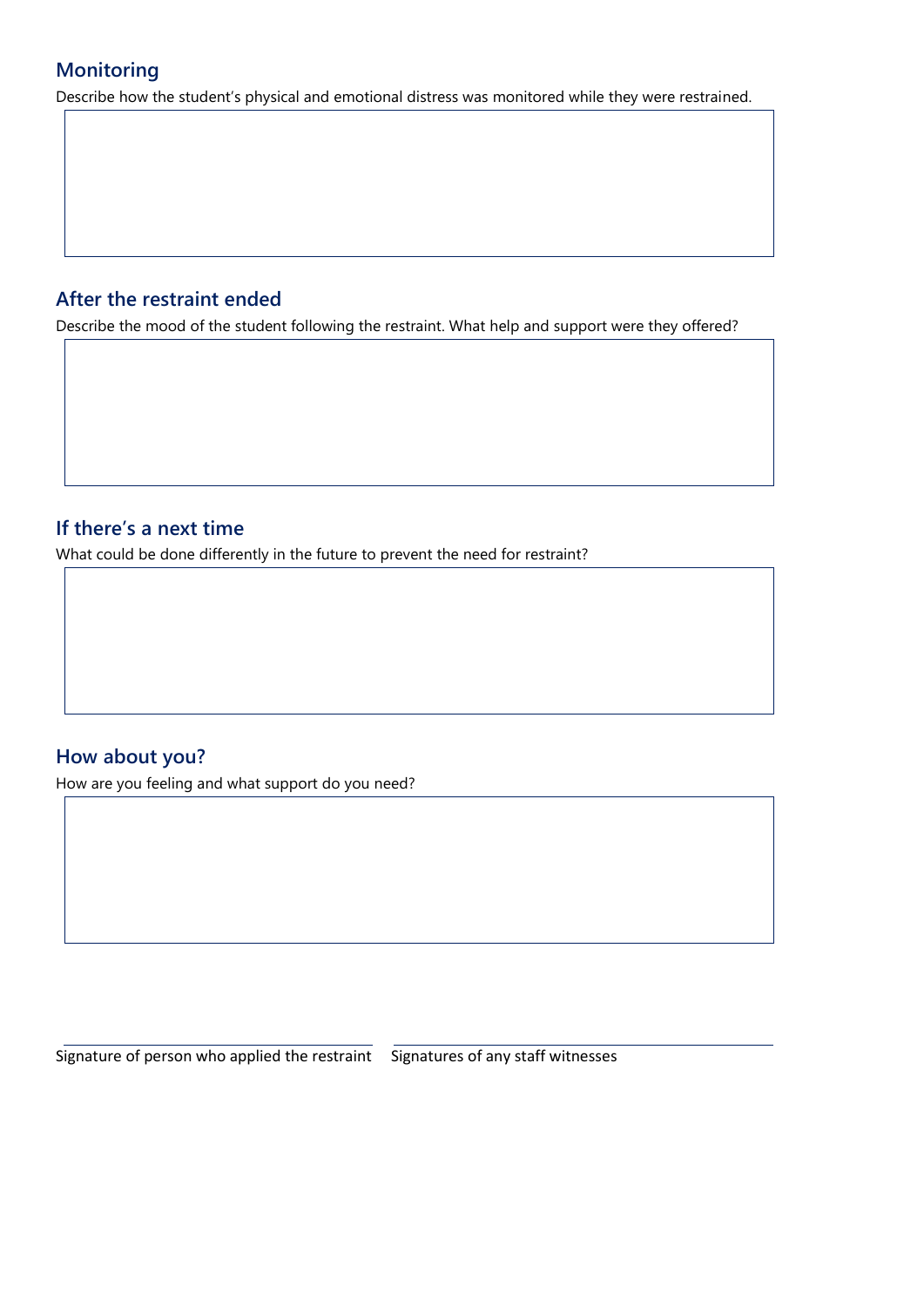# **Debriefing form for staff involved in physical restraint incident**

| Date of incident                            |                    |  |  |
|---------------------------------------------|--------------------|--|--|
| Date of debriefing                          | Time of debriefing |  |  |
| Names of the people at the debriefing       |                    |  |  |
|                                             |                    |  |  |
|                                             |                    |  |  |
|                                             |                    |  |  |
|                                             |                    |  |  |
| Findings of debriefing                      |                    |  |  |
|                                             |                    |  |  |
|                                             |                    |  |  |
|                                             |                    |  |  |
|                                             |                    |  |  |
|                                             |                    |  |  |
|                                             |                    |  |  |
|                                             |                    |  |  |
| Next steps/actions                          |                    |  |  |
|                                             |                    |  |  |
|                                             |                    |  |  |
|                                             |                    |  |  |
|                                             |                    |  |  |
|                                             |                    |  |  |
|                                             |                    |  |  |
|                                             |                    |  |  |
|                                             |                    |  |  |
|                                             |                    |  |  |
| Principal or Principal's delegate signature |                    |  |  |
|                                             |                    |  |  |